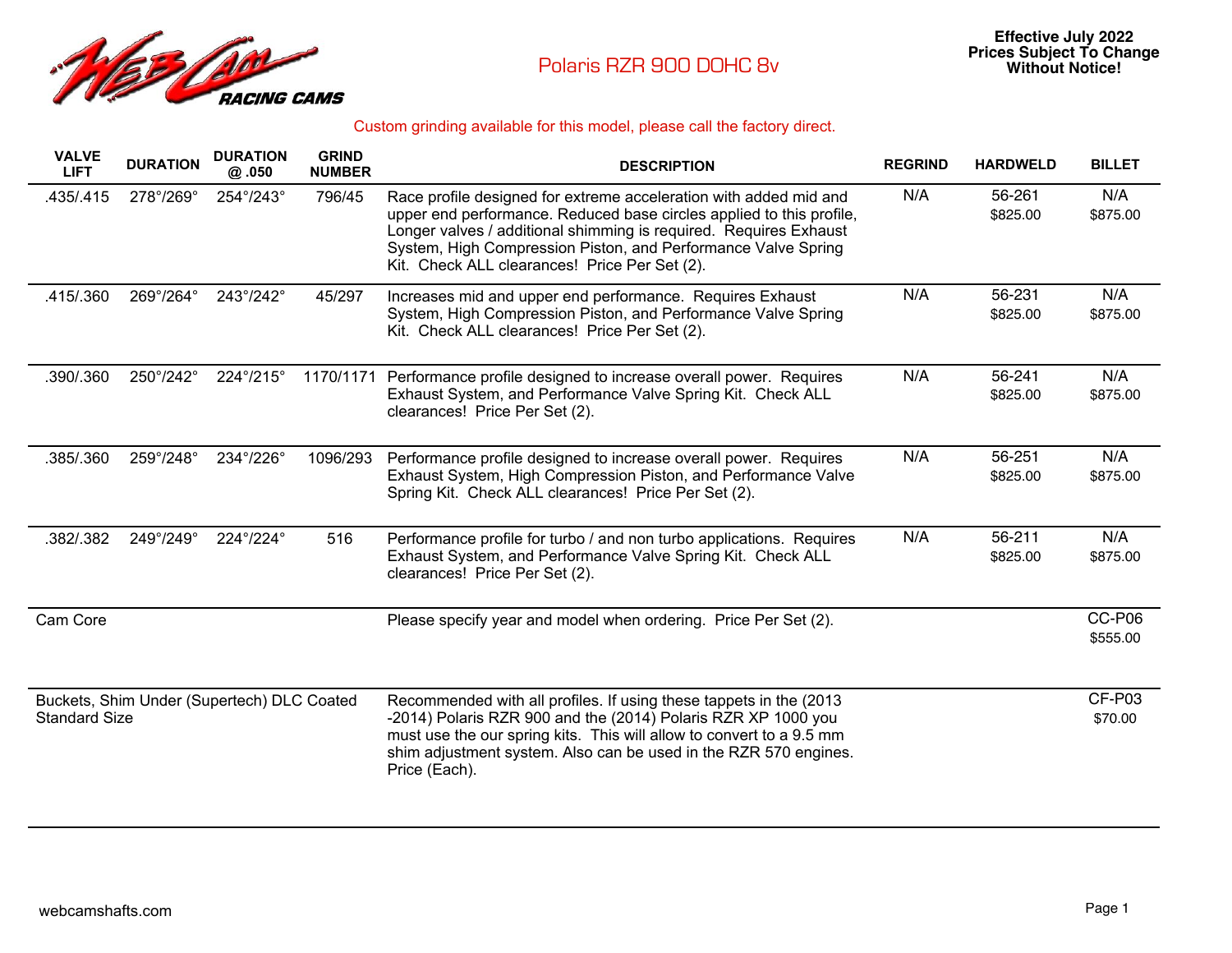

## Custom grinding available for this model, please call the factory direct.

| <b>DURATION</b><br><b>GRIND</b><br><b>VALVE</b><br><b>DURATION</b><br><b>LIFT</b><br><b>NUMBER</b><br>@.050 | <b>DESCRIPTION</b>                                                                                                                                                                                                                                                                                                                                                                                                                                                                                                                | <b>REGRIND</b> | <b>HARDWELD</b> | <b>BILLET</b>             |
|-------------------------------------------------------------------------------------------------------------|-----------------------------------------------------------------------------------------------------------------------------------------------------------------------------------------------------------------------------------------------------------------------------------------------------------------------------------------------------------------------------------------------------------------------------------------------------------------------------------------------------------------------------------|----------------|-----------------|---------------------------|
| Buckets, Shim Under (Supertech) Standard Size                                                               | Recommended with all profiles. If using these tappets in the (2013)<br>-2014) Polaris RZR 900 and the (2014) Polaris RZR XP 1000 you<br>must use the our spring kits. This will allow to convert to a 9.5 mm<br>shim adjustment system. Also can be used in the RZR 570 engines.<br>Price (Each).                                                                                                                                                                                                                                 |                |                 | CF-P02<br>\$35.00         |
| Chain Tensioner, Manual PRO Series                                                                          | This was designed for the racer who frequently adjust his engine. The<br>easy-access socket head adjuster screw is perfect for tight spaces.<br>The interior o-ring design ensures that repeated adjustments will not<br>eventually flatten the o-ring against the jam nut. The PRO Series<br>design features an internal o-ring and custom-machined adjuster bolt.<br>The bolt is broached with a 4 mm hex.CNC designed from billet alloy<br>to exact tolerances. Does not fit RZR 900 / 1000 2017 and up<br>madala Drian (Faah) |                |                 | CT-P01<br>\$120.00        |
| Valve Spring Kit With CrMo Retainers                                                                        | Kit includes performance single beehive valve springs, chrome moly<br>retainers. OK to .480" Valve Lift. Can be used for turbo applications.<br>Shim under-style kit. Price Per Set (8).                                                                                                                                                                                                                                                                                                                                          |                |                 | <b>VC-P35</b><br>\$375.00 |
| Valves, Stainless (Kibblewhite) Intake Oversized<br>$+1$ mm                                                 | Oversized to 38.72 mm. Price (Each).                                                                                                                                                                                                                                                                                                                                                                                                                                                                                              |                |                 | <b>IV-P04</b><br>\$40.00  |
| Valves, Stainless (Ferrea) Intake Oversized +1<br>mm                                                        | Oversized to 38.8 mm. Price (Each).                                                                                                                                                                                                                                                                                                                                                                                                                                                                                               |                |                 | IV-P06<br>\$42.00         |
| Valves, Stainless (Kibblewhite) Intake Standard<br>Size                                                     | Standard size 37.72 mm. Price (Each).                                                                                                                                                                                                                                                                                                                                                                                                                                                                                             |                |                 | $IV-P03$<br>\$40.00       |